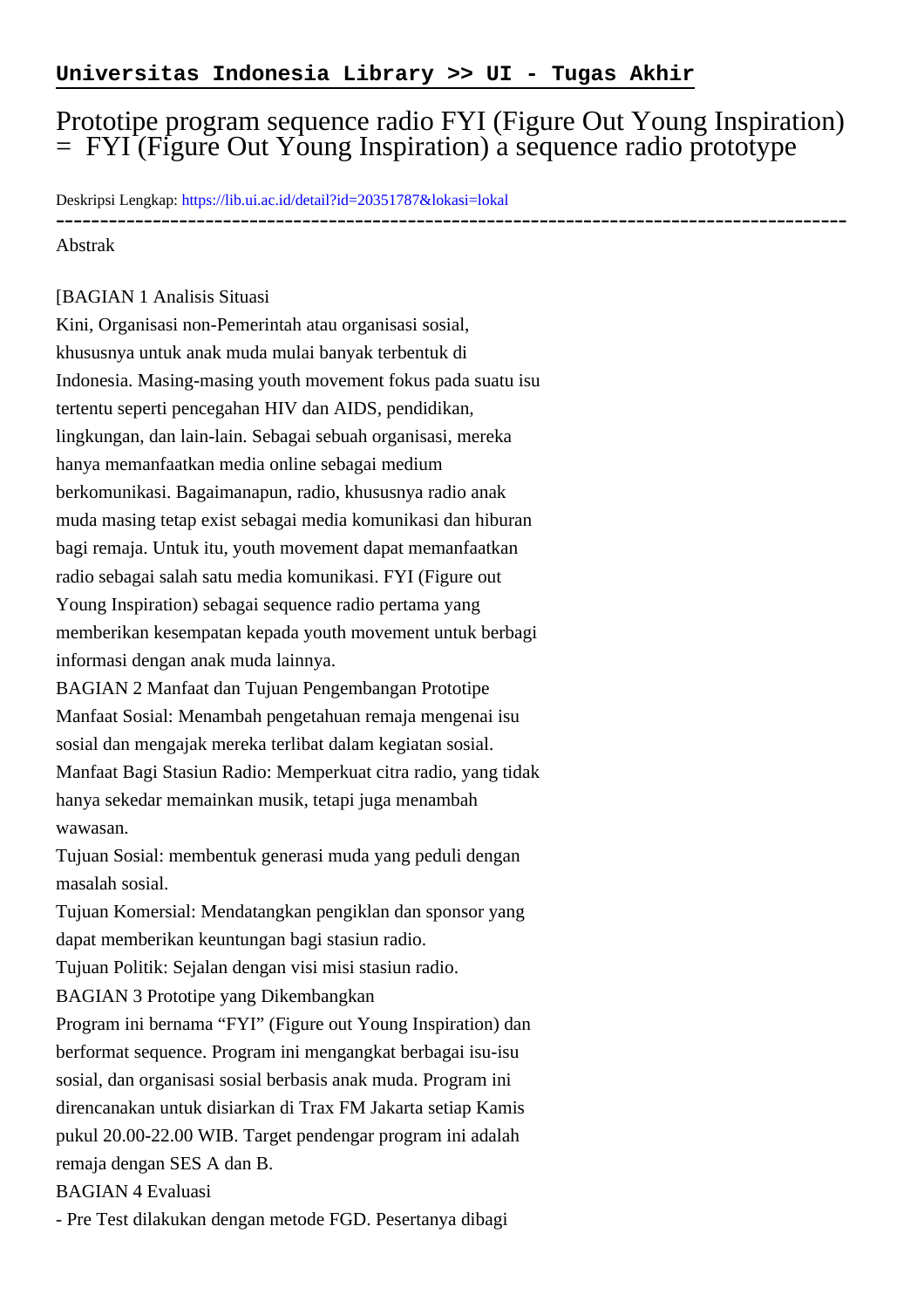menjadi empat kelompok berisi enam orang. Masing-masing kelompok dibagi berdasarkan jenis kelamin dan pendidikan.I Instrumen FGD digunaka sebagai panduan. - Evaluasi akan dilakukan secara berkala setiap bulan. Evaluasi melalui metode penyebaran kuesioner (bagi khalayak) dan melihat berbagai respon yang diterima dari berbagai channel.BAGIAN 5 Anggaran Jumlah Anggaran Pembuatan Prototype Program: Rp 120.000 Jumlah Biaya Produksi 13 Minggu + Biaya Promo : Rp 11.040.000 Prakiraan pendapatan bersih per episode (tanpa sponsor) : Rp 2.678.400 Jumlah Angaran Evaluasi: Pre Test : Rp 6.055.000 Post Test : Rp 2.100.000, PART 1 Situation Analysis Nowadays, non-govermental organizations (NGO) or social organizations, especially for young people are formed all accross the country. Each youth movement focused on the many issues, such as HIV and AIDS prevention, education, environmental, etc. As a Organization, they are likely to use online media as communication medium. However, radio, especially radio station which segmented for young people, has been existence as a communication medium or entertaiment for teenegers. So that, youth movement can using radio as one of the medium communication. FYI (Figure out Young Inspiration) as the first sequence radio that provides the opportunity for youth movement to share information with other young people. PART 2 The Advantages and The Purposes of Prototype Development Social advantage: Enhance the teenager's knowledge about social issues and invite the to involved in the social activity. Advantage for Radio Station: Improve the image of radio station, not just a means to play songs; they can also enhance the knowledge of their listeners. Social Purpose: To create a young generation which aware about social problems. Commercial Purpose: To attract advertiser and sponsor, and this will give profit for the radio station. Political Purpose: In the line with vision and mision radio station. PART 3 The Developed Prototype The program is called "FYI" (Figure out Young Inspiration) and it formatted as sequence. This program talks about social issues and social organization expecially for young people, and planned to be broadcasted at Trax FM Jakarta every Thursday at 8 to 10 p.m.